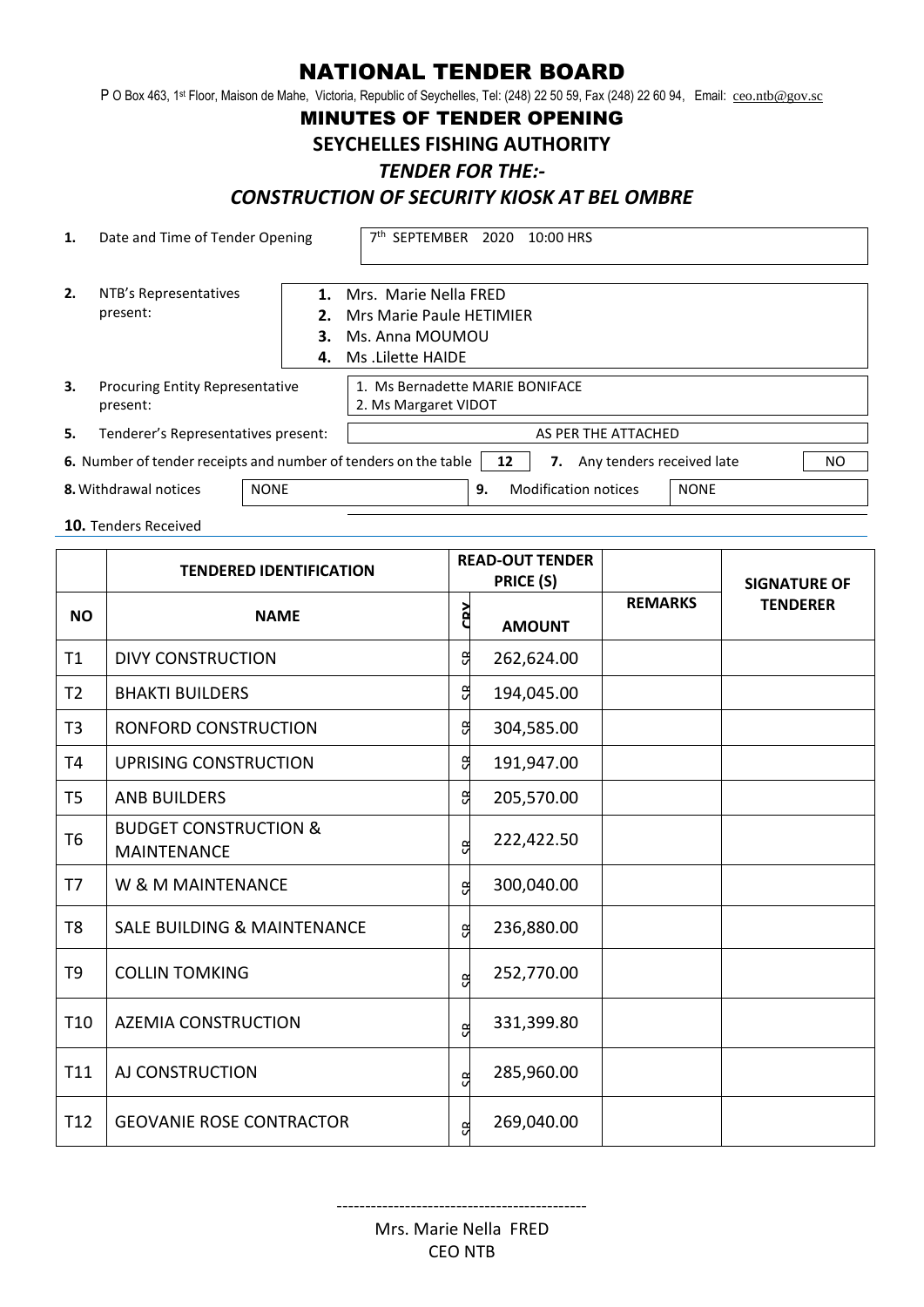#### Mrs. Marie Nella FRED CEO NTB

--------------------------------------------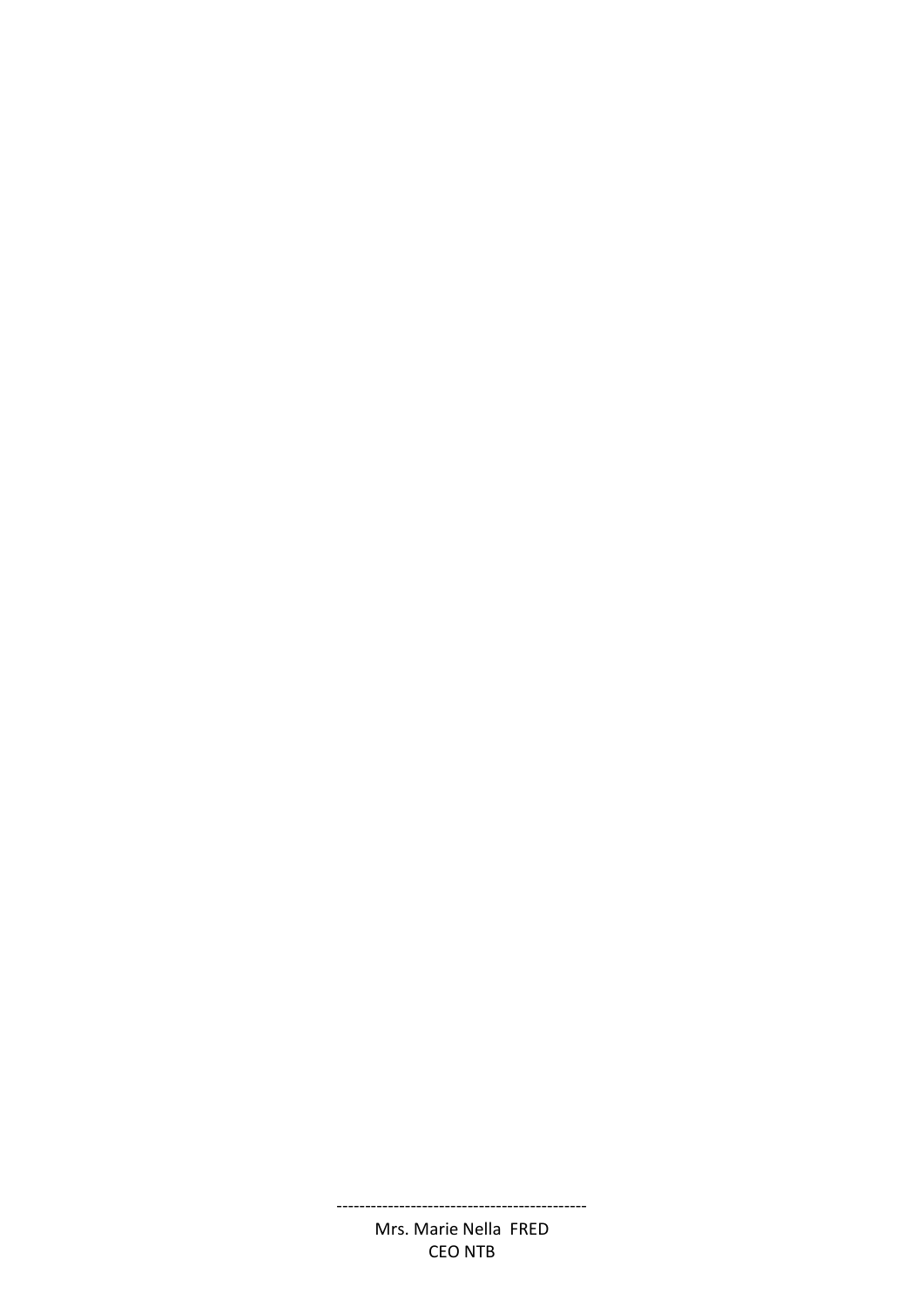## **NATIONAL TENDER BOARD**

P O Box 463, 1st Floor, Maison de Mahe, Francis Street, Victoria, Republic of Seychelles, Tel: (248) 22 50 59, Fax (248) 22 60 94, Email: [ceo.ntb@gov.sc](mailto:ceo.ntb@gov.sc)

# MINUTES OF TENDER OPENING **SEYCHELLES FISHING AUTHORITY**

#### *TENDER FOR THE:-*

# *CONSTRUCTION OF BOUNDARY WALL AT ANSE LA MOUCHE ICE PLANT*

| 3.                                     | Date and Time of Tender Opening                                                                                                                                                                                    |                                                                                                                                 | 07th SEPTEMBER 2020<br>AT: 10:30 HRS |                     |                                                          |  |                                                         |  |
|----------------------------------------|--------------------------------------------------------------------------------------------------------------------------------------------------------------------------------------------------------------------|---------------------------------------------------------------------------------------------------------------------------------|--------------------------------------|---------------------|----------------------------------------------------------|--|---------------------------------------------------------|--|
| 4.                                     | NTB's<br>Representatives<br>present:                                                                                                                                                                               | Mrs. Marie Nella Fred<br>11.<br>12.<br>Mrs Marie Paule<br><b>HETIMIER</b><br>Ms. Anna MOUMOU<br>13.<br>14.<br>Ms. Lilette HAIDE |                                      |                     | <b>3. Procuring Entity</b><br>Representative<br>present: |  | 1. Ms Bernadette MARIE BONIFACE<br>2. Ms Margaret VIDOT |  |
| 4. Tenderer's Representatives present: |                                                                                                                                                                                                                    |                                                                                                                                 |                                      | AS PER THE ATTACHED |                                                          |  |                                                         |  |
|                                        | 5. Number of tender receipts and number of tenders on the table<br>Any tenders received late<br>NO.<br>6.<br>11<br><b>7.</b> Withdrawal notices<br><b>NONE</b><br><b>Modification notices</b><br><b>NONE</b><br>8. |                                                                                                                                 |                                      |                     |                                                          |  |                                                         |  |

**NOTE FOR BIDDERS:**

Bids determined to be substantially responsive will be checked by the Procuring Entity for any arithmetical errors.<br>Bidders shall be notified of any arithmetical correction and shall be requested to agree, in writing, to t

Bidders shall be notified of any arithmetical correction and shall be requested to agree, in writing, to the correction.

If the bidder does not accept the correction of an arithmetical error, his bid shall be rejected (the bid security will be forfeited if applicable)

**9.**Tenders Received

|                | <b>TENDERED IDENTIFICATION</b>                         | <b>READ-OUT TENDER PRICE (S) AMOUNT</b> |               |                |                                        |
|----------------|--------------------------------------------------------|-----------------------------------------|---------------|----------------|----------------------------------------|
| <b>NO</b>      | <b>NAME</b>                                            | CRY                                     | <b>AMOUNT</b> | <b>REMARKS</b> | <b>SIGNATURE OF</b><br><b>TENDERER</b> |
| T1             | <b>SALE BUILDING MAINTENANCE</b><br><b>CONTRACTOR</b>  | 5R                                      | 336,045.00    |                |                                        |
| T2             | DIVY CONSTRUCTION PTY LTD                              | 5R                                      | 400,184.00    |                |                                        |
| T3             | <b>BUDGET CONSTRUCTION &amp;</b><br><b>MAINTENANCE</b> | SЯ                                      | 488,470.00    |                |                                        |
| T4             | <b>MALCOMS BUILDERS</b>                                | <b>SR</b>                               | 223,225.00    |                |                                        |
| T5             | <b>COLLIN TOMKING</b>                                  | $\Im$                                   | 405,030.00    |                |                                        |
| T6             | RONFORD CONSTRUCTION                                   | SЯ                                      | 561,450.00    |                |                                        |
| T7             | <b>ANB BUILDERS</b>                                    | S <sub>R</sub>                          | 376,974.00    |                |                                        |
| T <sub>8</sub> | <b>BHAKTI BUILDERS</b>                                 | SЯ                                      | 385,350.00    |                |                                        |
| T9             | AJ CONSTRUCTION                                        | SЯ                                      | 385,155.00    |                |                                        |
| <b>T10</b>     | W & M BUILDERS PTY LTD                                 | 5R                                      | 372,105.00    |                |                                        |
| T11            | <b>AZEMIA CONSTRUCTION</b>                             | ఙ                                       | 386,270.00    |                |                                        |

--------------------------------------------